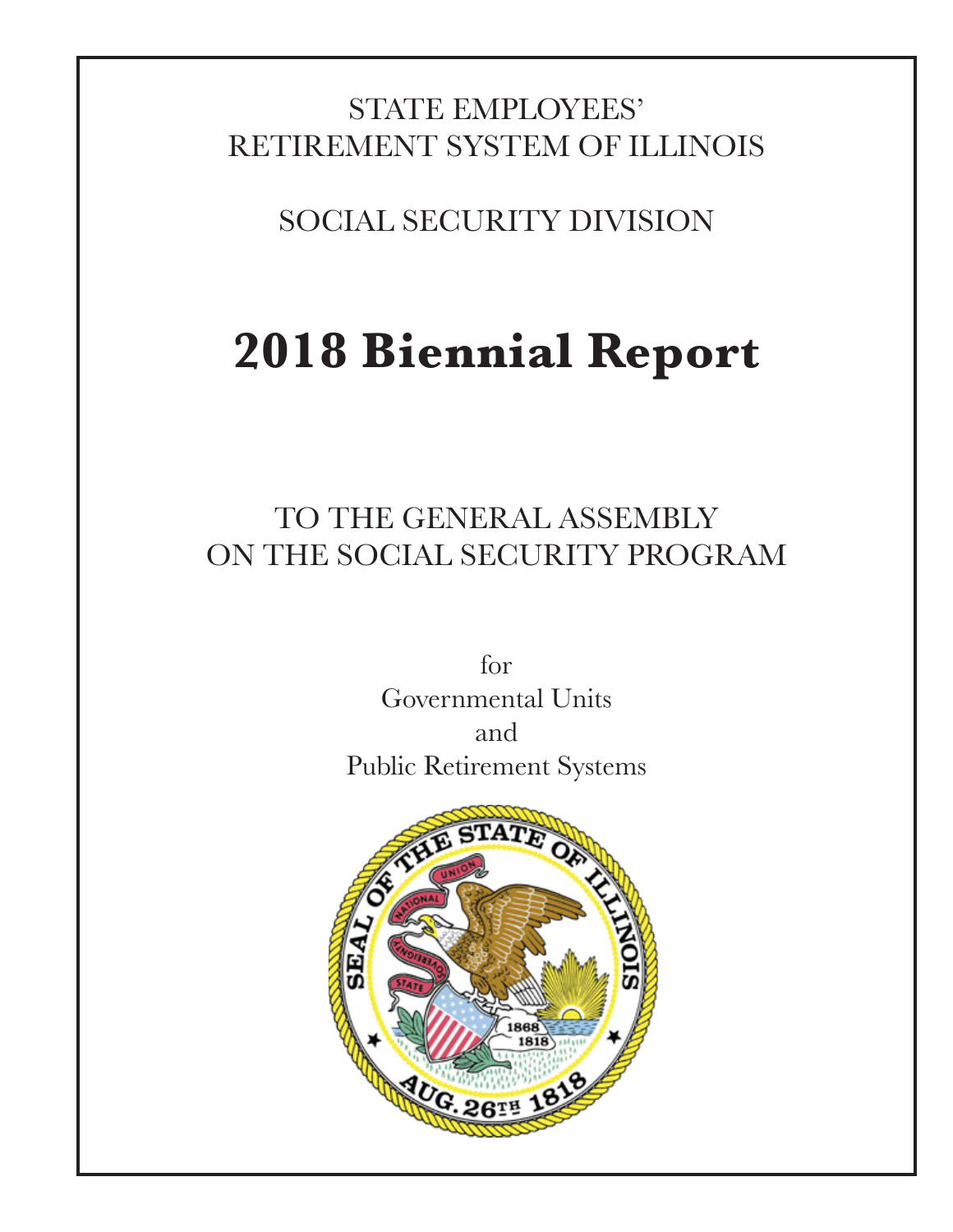#### REPORT TO THE GENERAL ASSEMBLY ON THE OPERATIONS OF

#### THE FEDERAL SOCIAL SECURITY PROGRAM

#### FOR THE CALENDAR YEARS 2017 AND 2018

COVERING POLITICAL SUBDIVISIONS,

GOVERNMENTAL UNITS,

AND PUBLIC RETIREMENT SYSTEMS

IN THE STATE OF ILLINOIS

Prepared by:

State Employees' Retirement System Social Security Division 2101 South Veterans Parkway P.O. Box 19255 Springfield, IL 62794-9255

(217) 785-2340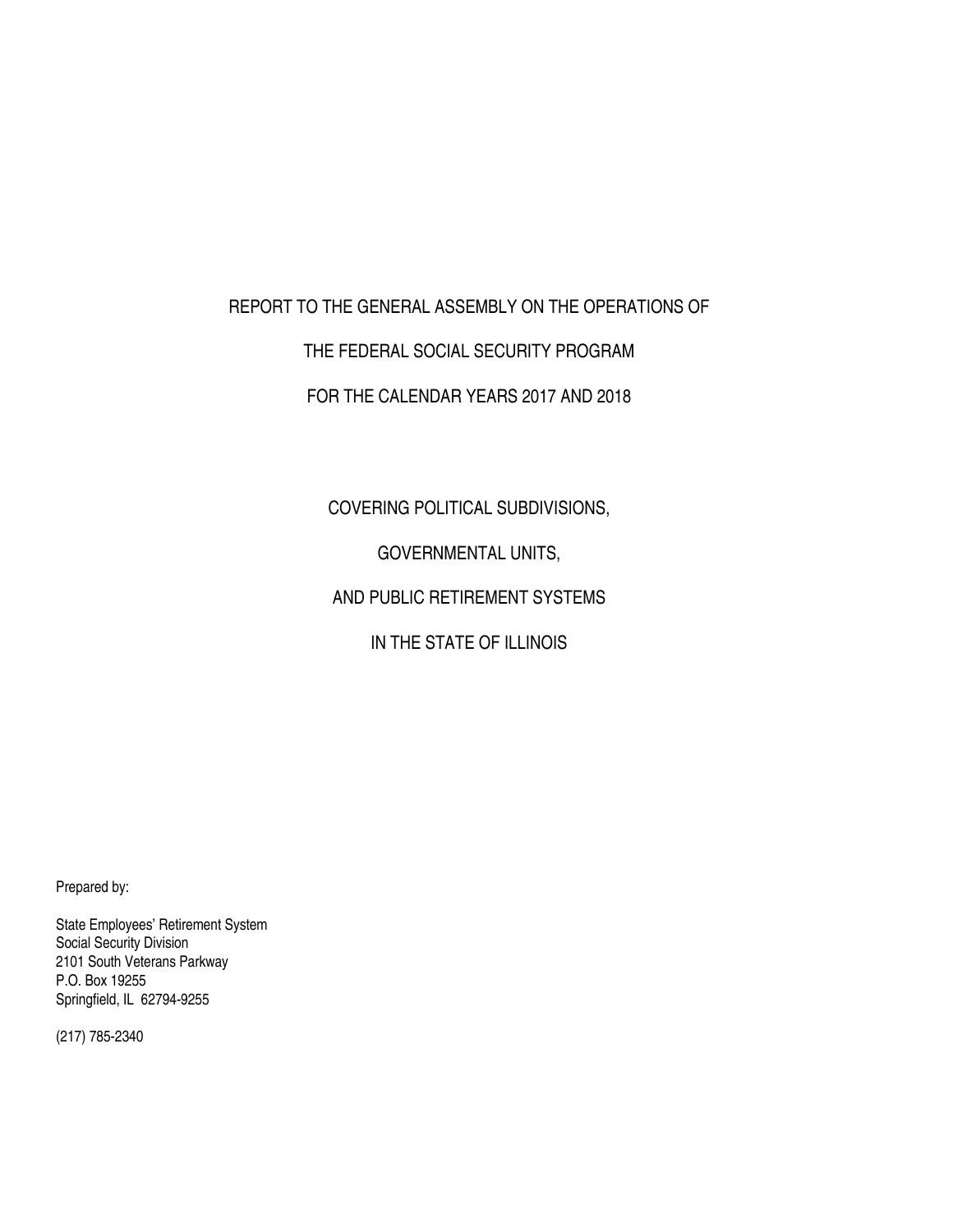# **Table of Contents**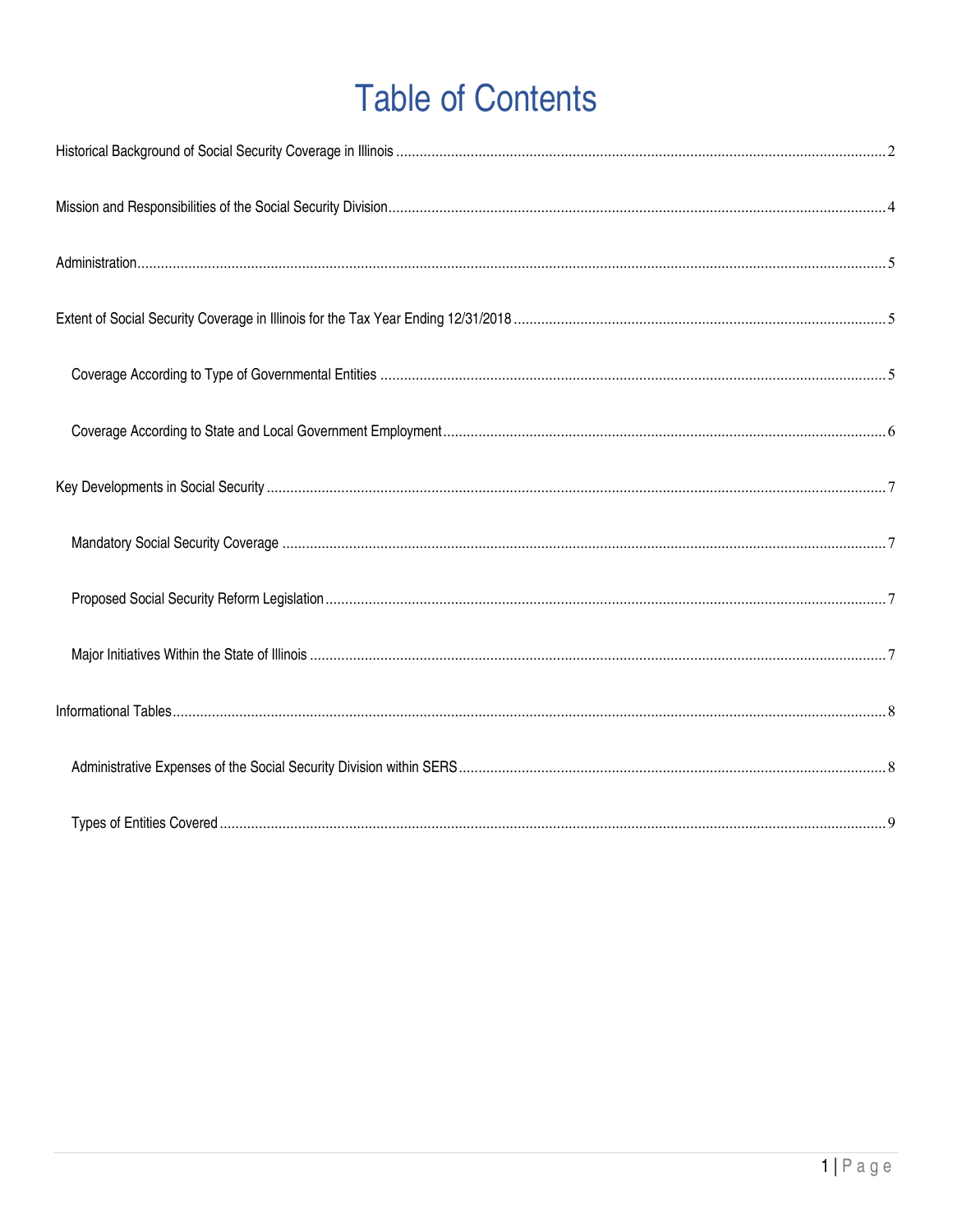# THE SOCIAL SECURITY COVERAGE PROGRAM FOR PUBLIC EMPLOYEES IN THE STATE OF ILLINOIS FOR THE 2017 - 2018 BIENNIUM

## **Historical Background of Social Security Coverage in Illinois**

State and local government employees were excluded from Social Security coverage from the inception of the program until the passage of the 1950 amendments to the Social Security Act. This exclusion existed because under the Federal Constitution, which limits the authority of the Federal government, it was questionable whether they could require the States and local governments to pay the equivalent of the employer's share of the tax under the Social Security Act. Section 218 of the Social Security Act was created by the 1950 Amendments to the Social Security Act to provide for voluntary coverage agreements between the States and the Federal government. This legislation provided a means to extend Social Security coverage to employees of State and local governments while avoiding the Constitutional question of whether the State and local governments could be required to pay the employer's share of the Social Security tax.

On September 15, 1953, the Secretary of the State Employees' Retirement System of Illinois, on behalf of the State of Illinois, signed the master Federal-State agreement with the Department of Health, Education and Welfare as authorized by Title II, Section 218 of the Federal Social Security Act and the Illinois Social Security Enabling Act, 40 ILCS 5/21 permitting Social Security coverage to be extended to members of public retirement systems and employees of local governments.

The Social Security Division of the State Employees' Retirement System was created by 40 ILCS 5/21, to administer the State's responsibilities under Title II Section 218 of the Federal Social Security Act and the master Federal-State agreement. The State's responsibilities included extending Social Security coverage by agreement to any of the State's retirement systems or units of local government requesting Social Security coverage for their members or employees. In addition, the Social Security Division was responsible for collecting wage information and contribution payments from covered retirement systems and units of local government on wages paid prior to January 1, 1987.

Federal legislation, specifically Public Law (P.L.) 99-509, changed the scope of State's responsibility for the collection and remittance of Social Security taxes considerably. The law mandated that State and local governmental employers adhere to the same Social Security and Medicare tax reporting schedules as private employers. In addition, the taxes were to be remitted directly to the Internal Revenue Service, effective January 1, 1987.

The Consolidated Omnibus Budget Reconciliation Act of 1985, P.L. 99-272, mandated Medicare coverage for newly hired State and local government employees (after March 31, 1986) in positions not covered for Social Security. On November 5, 1990, President Bush signed H.R.5835, the Omnibus Budget Reconciliation Bill of 1990 (P.L. 101-508), into law. One of the provisions contained in the bill was the extension of social security coverage for state and local employees who are not covered by a public employee retirement program, effective July 2, 1991. The law mandated participation in the federal social security program to a previously exempt group of employees. The passage of this bill has reduced the number of political subdivisions in the state desiring to obtain social security coverage through the Section 218 process.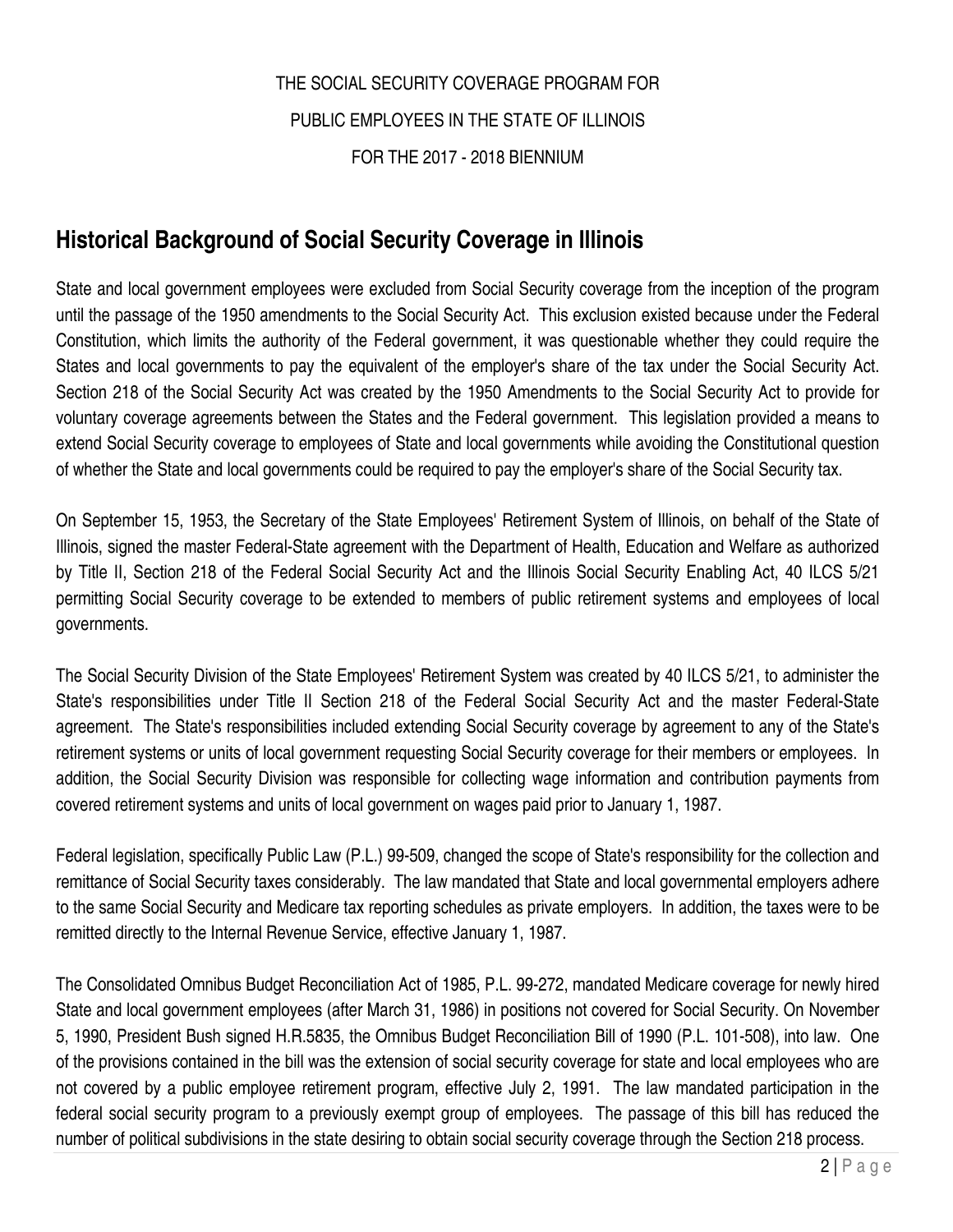Section 3121(b)(7)(F), added to the Internal Revenue Code by Section 11332(b) of the Omnibus Budget Reconciliation Act of 1990, P.L. 101-508, 104 Stat. 1388, generally expands the definition of employment for purposes of the Federal Insurance Contributions Act (FICA), to include service as an employee for a state or local government entity unless the employee is a "member of a retirement system" of such entity. Section 3121(b)(7)(F) is effective with respect to service performed after July 1, 1991. Thus, wages for services performed after July 1, 1991, received by an employee of a state or local government entity who is not a member of a retirement system of such entity will generally be subject to FICA taxes, and will also be considered in determining the employees' eligibility for social security and Medicare benefits.

Under Section 31.3121(b)(7)-2(e) of the regulations, a retirement system generally includes any pension, annuity, retirement or similar fund or system within the meaning of Section 218 of the Social Security Act that is maintained by a state, political subdivision or instrumentality thereof to provide retirement benefits to its employees who are participants. However, the definition of retirement system is limited in order to carry out the purposes of Section 3121(b)(7)(F) of the Code and the corresponding provisions of the Social Security Act. Under the regulations, for service in the employ of a state or local government entity to qualify for the exception from employment under Section 3121(b)(7), the employee must be a member of a retirement system that provides certain minimum retirement benefits to that employee.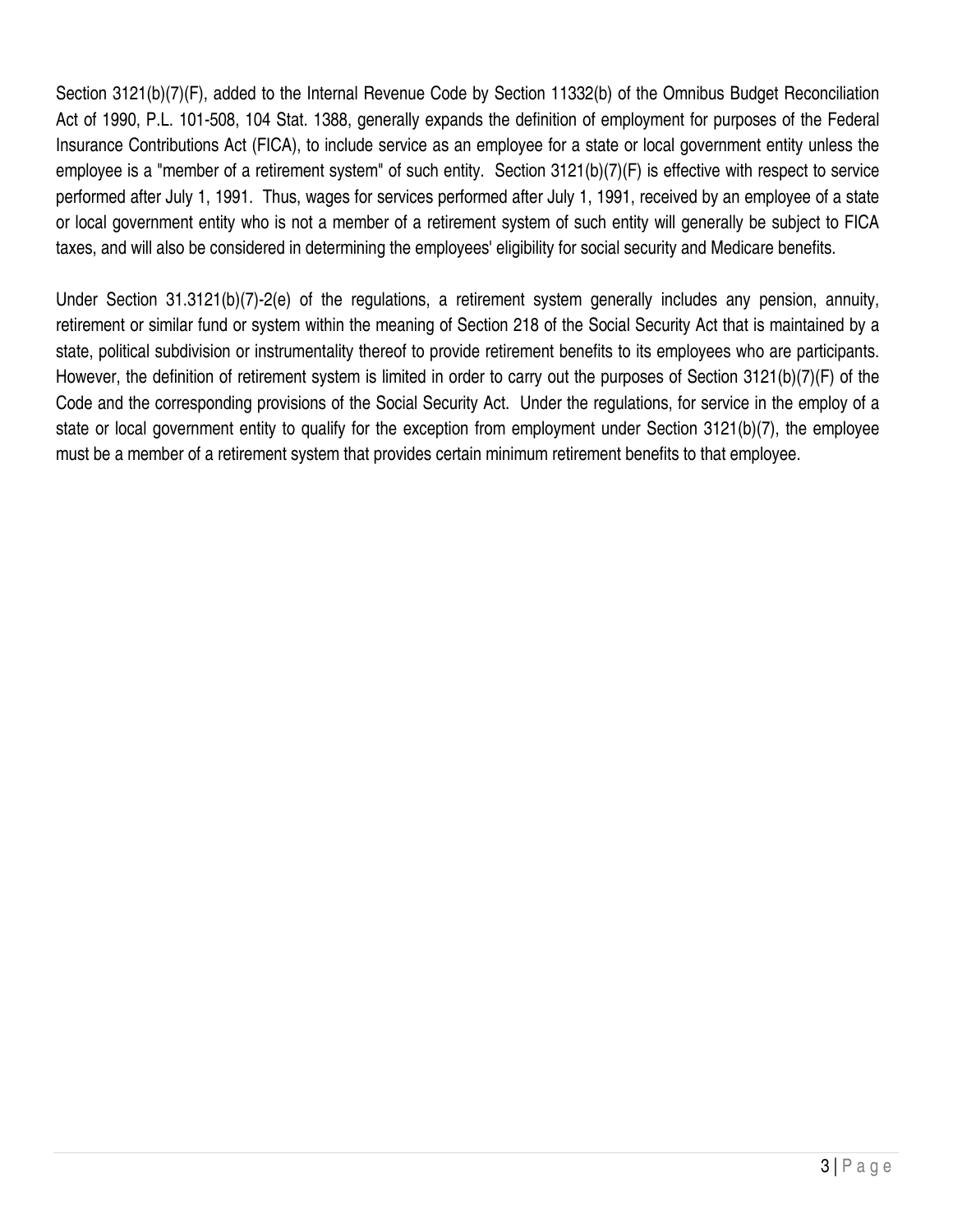## **Mission and Responsibilities of the Social Security Division**

Administration of the State of Illinois' responsibilities under Section 218 of the Social Security Act and the master Federal State Agreement for the various units of local government and public retirement systems in Illinois has been delegated by the General Assembly to the Social Security Division of the State Employees' Retirement System (SERS). The Social Security Division is an operational division of SERS under the direction and control of its Board of Trustees and Executive Secretary. The primary duties and responsibilities of the Division are:

- Information and Consultation: Provide information and consultation to public retirement systems and governmental entities on the several procedures available under the Federal and State statutes concerning adoption of coverage and the related obligations arising from such actions;
- Certification for Compliance: Oversee referendums conducted by public retirement systems to insure compliance with federal and state laws in the adoption of coverage and to prepare a certification thereof by the Governor to the Commissioner of Social Security;
- •Negotiation of Coverage Agreements: Make determinations on questions which may arise involving employment relationships, exclusion of certain classes of positions and wage/compensation issues under appropriate Social Security laws and regulations so that agreements are properly executed and understood by officials involved;
- Maintain Federal-State Liaison: Prepare and submit modifications to the master Federal-State agreement to document the adoption of coverage and to obtain account identification numbers for wage reporting, contribution payments and record keeping purposes for each covered entity and retirement system coverage group;
- Wage Determination: To work with and contact Federal and local reporting officials regarding action necessary to resolve wage discrepancies, to request Attorney General opinions or Federal rulings in matters of controversy, and to initiate actions at law against local governmental units where necessary for enforcement; and
- Public Relations: Represent the State at national and regional meetings called by the Social Security Administration and/or the Internal Revenue Service to assess the impact of federal legislation upon the State's program and to consult with the General Assembly concerning legislation impacting upon the State's Social Security program for governmental entities and public retirement systems.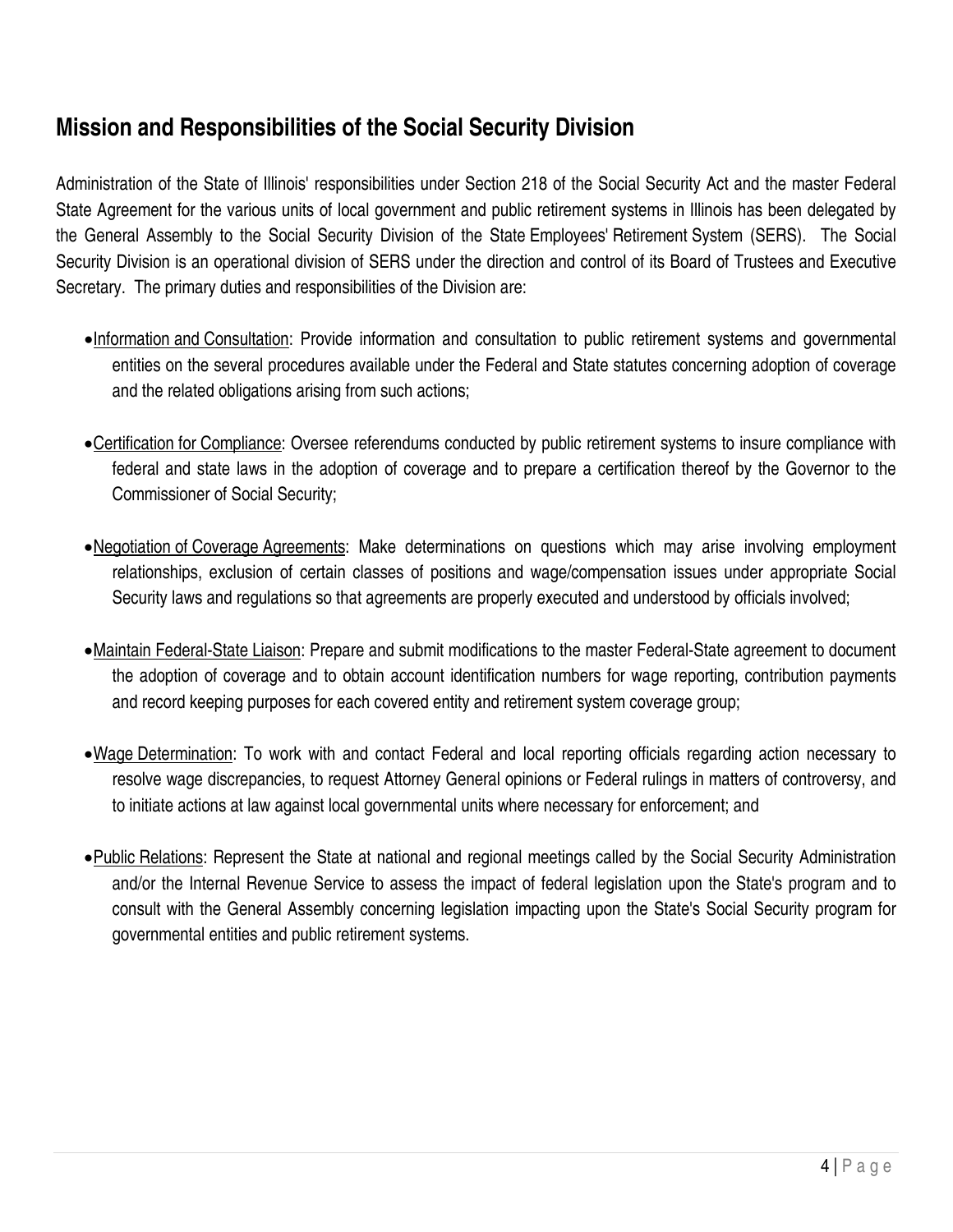## **Administration**

The Social Security Division shares the facilities and is an operational division of the State Employees' Retirement System (SERS). The Executive Secretary of the Retirement System is also the State Social Security Administrator. The Board of Trustees of the Retirement System determine the management and operational policies of the Social Security Division.

### **Extent of Social Security Coverage in Illinois for the Tax Year Ending 12/31/2018**

#### *Coverage According to Type of Governmental Entities*

With nearly 7,000 independent governmental entities in operation, Illinois has the distinction of having more local governments than any other state. According to the latest information from the U.S. Bureau of the Census, Illinois has 102 counties, 1,431 townships, 1,298 municipalities, 905 school districts, and 3,227 independent special districts. As of December 31, 2018, 4,425 governmental entities in the State have extended the benefits of the Social Security programs to their employees using the **voluntary provisions** of Section 218 of the Social Security Act. Sixty-nine percent of these covered entities (3,070) provide Social Security as a supplemental benefit in addition to their participation in the Illinois Municipal Retirement Fund (IMRF) and thirty-one percent of these covered entities (1,355) have social security coverage under separate agreements with the state agency without any supplemental pension plan benefits.

The remaining non-covered entities throughout the state are primarily small cities and villages which range from 100 to 3,500 in population, townships, small special districts, and an unknown number of subordinate agencies including those entities formed under the Intergovernmental Cooperation Act. Agency experience shows that these entities have not elected to adopt coverage because they have very few employees who serve generally on a part-time basis and have other employment covered by Social Security. In addition, the City of Chicago and Cook County have employees who are covered by nine different retirement systems and do not participate in the Federal Social Security Program.

After July 1, 1991, any government employee who was not covered by a retirement system, however, is mandatorily required to be covered by the federal social security program.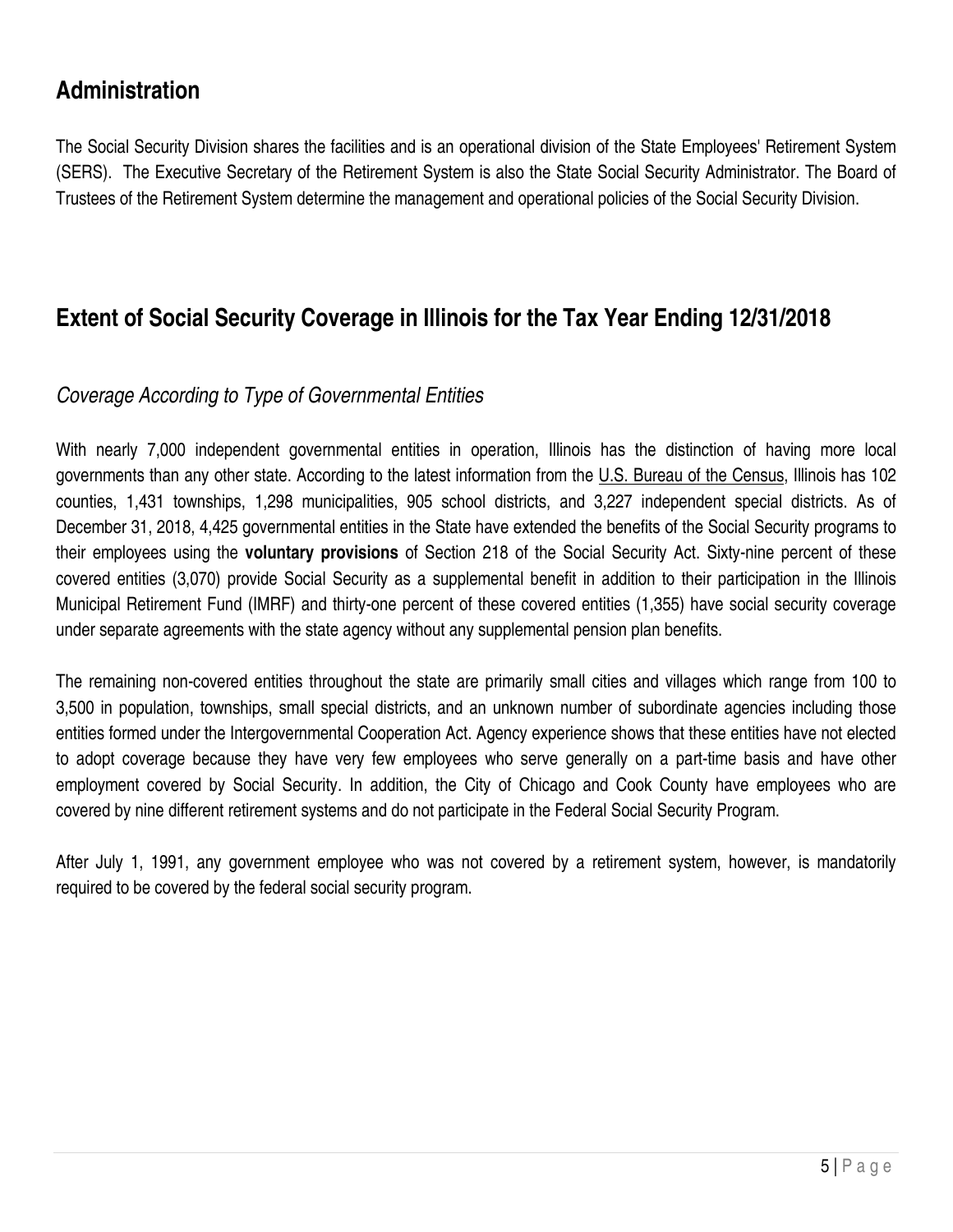#### *Coverage According to State and Local Government Employment*

There are 3 major areas of social security coverage for state and local government employees in Illinois.

1) **Political subdivisions** (absolute coverage groups) that provide only social security coverage with no supplemental pension plan.

#### 2) **Political subdivisions that participate in the Illinois Municipal Retirement Fund**.

3) **Members of the State Employees' Retirement System of Illinois**.

In Illinois, the greatest number of non-covered (also referred to as "non-coordinated") state and local government jobs are those covered by retirement systems that have not coordinated with social security and members of the State Employees' Retirement System who voted not to be covered for social security in 1968. The following table identifies the public retirement systems and the number of non-coordinated active participants through the most recent available data.

#### **State Financed Systems**

| State Teachers' Retirement System of Illinois            | 159,684 | (a) |  |
|----------------------------------------------------------|---------|-----|--|
| State Universities Retirement System                     | 66,245  | (a) |  |
| State Employees' Retirement System of Illinois           | 2,275   | (b) |  |
| Judges Retirement System                                 | 936     | (b) |  |
| <b>General Assembly Retirement System</b>                | 132     | (b) |  |
|                                                          |         |     |  |
| <b>Total State Financed Systems</b>                      | 229,272 |     |  |
|                                                          |         |     |  |
| <b>Cook County - City of Chicago Funds</b>               |         |     |  |
|                                                          |         |     |  |
| Chicago Teachers                                         | 29,543  | (a) |  |
| <b>Chicago Municipal Employees</b>                       | 30,296  | (a) |  |
| Chicago Laborers                                         | 2,822   | (a) |  |
| Firemen's Annuity and Benefit Fund of Chicago            | 4,757   | (a) |  |
| Policemen's Annuity and Benefit Fund of Chicago          | 12,177  | (a) |  |
| County Employees' Officers & Benefit Fund of Cook County | 20,969  | (a) |  |
| Metropolitan Water & Reclamation District                | 1,843   | (a) |  |
| Cook County Forest Preserve District Employees Annuity   |         |     |  |
| and Benefit Fund                                         | 572     | (a) |  |
| Chicago Park District                                    | 3,114   | (a) |  |
|                                                          |         |     |  |

Total Cook County - Chicago 106,093 Total Major Retirement Systems 335,365

(a) Source: Pension Fund FY 2018 Comprehensive Annual Financial Report

(b) Source: Most recently available Biennial Report from the Department of Insurance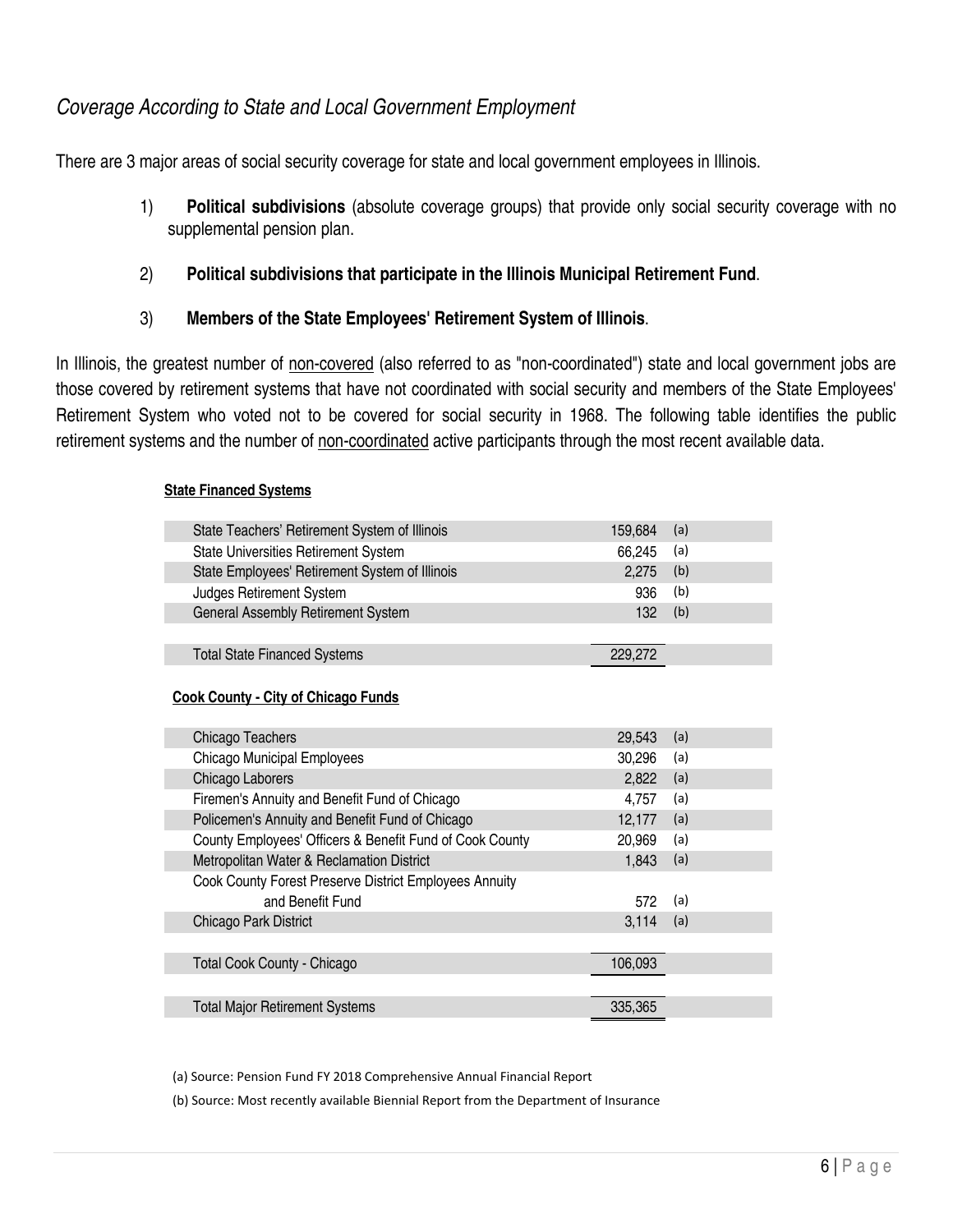Other non-covered public positions in Illinois include any employees of the non-covered entities who participate in other retirement systems. The majority of which are downstate police and fire positions covered by local pension plans and some employees of the State of Illinois who are not paid on a regular payroll but contribute to the State of Illinois Deferred Compensation Program.

# **Key Developments in Social Security**

#### *Mandatory Social Security Coverage*

The Omnibus Budget Reconciliation Bill of 1990, signed by President Bush on November 5, 1990, contained several provisions which have had a dramatic impact on the social security coverage on the state and local division subdivision employees. The bill provided that when an employee, working for a governmental employer, is not covered by a public employee retirement program, the employee must be mandatorily covered by social security effective July 1, 1991. This means that any unit of local government which did not have their own retirement system nor participate with IMRF, effective July 1, 1991, began participation with the Federal Social Security Program.

In addition, this bill established a separate wage base from which contributions for the Old Age Survivors and Disability Insurance (OASDI) and Medicare taxes shall be deducted.

#### *Proposed Social Security Reform Legislation*

There are presently 109 bills in the 116th Congress of the United States dealing with the issues of "Social Security". Of these bills, many have an impact on the eligibility, access and/or extension of benefits, however, none of the bills would directly affect the Social Security Division now.

#### *Major Initiatives Within the State of Illinois*

Currently, there are no legislation, initiatives, nor referenda pending within the State of Illinois that would affect the Social Security Division.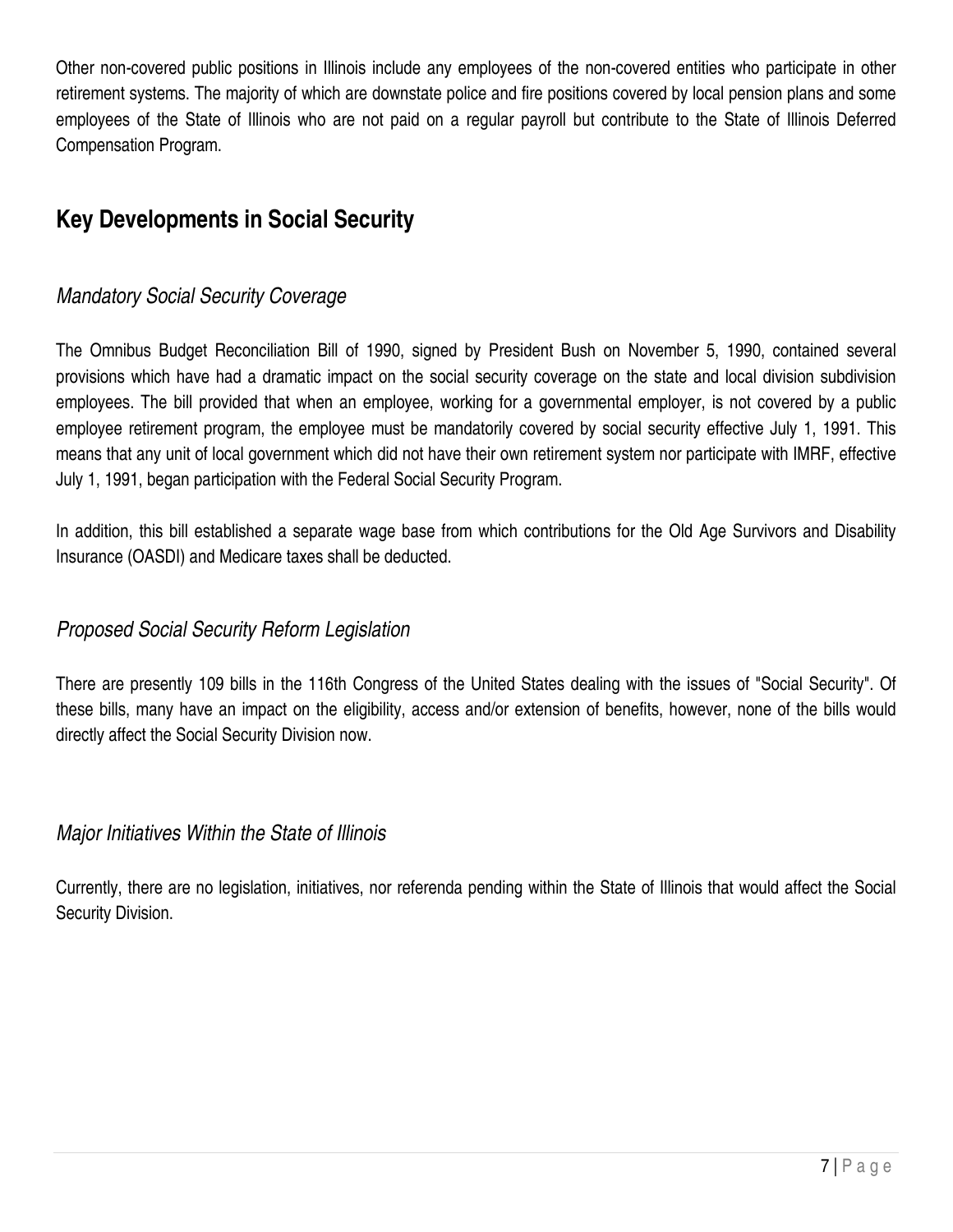### **Informational Tables**

*Administrative Expenses of the Social Security Division within SERS* 

| Line Item                            | FY 2018          | FY 2017 |
|--------------------------------------|------------------|---------|
| <b>Personal Services</b>             | 54,405           | 40,937  |
| <b>Employer Pickup</b>               |                  |         |
| <b>Retirement Contributions</b>      | 0                | 0       |
| <b>Social Security Contributions</b> | 4,058            | 3,018   |
| <b>Contractual Services</b>          | 22,837           | 0       |
| Travel                               |                  | 0       |
| Commodities                          | $\left( \right)$ |         |
| Electronic Data                      |                  |         |
| Processing                           |                  |         |
| Telecommunications                   | 300              |         |
| Total                                | 81,600           | 43,955  |

Due to the lack of a state budget in FY 2017, there were only personal services and related fringe expenditures from the Social Security Division budget in accordance with the Madison County court order.

| <b>Position Title</b> | <b>Salary Range</b> | <b>Salary Range</b> |  |
|-----------------------|---------------------|---------------------|--|
|                       | <b>FY 2018</b>      | <b>FY 2017</b>      |  |
| Accountant            | $$3,647 - 5,342$    | $$3,647 - 5,342$    |  |
| $(RC-062)$            |                     |                     |  |

Position most recently filled: November 2017

**MONTHLY SALARY ANNUALIZED SALARY** \$4,159 \$49,908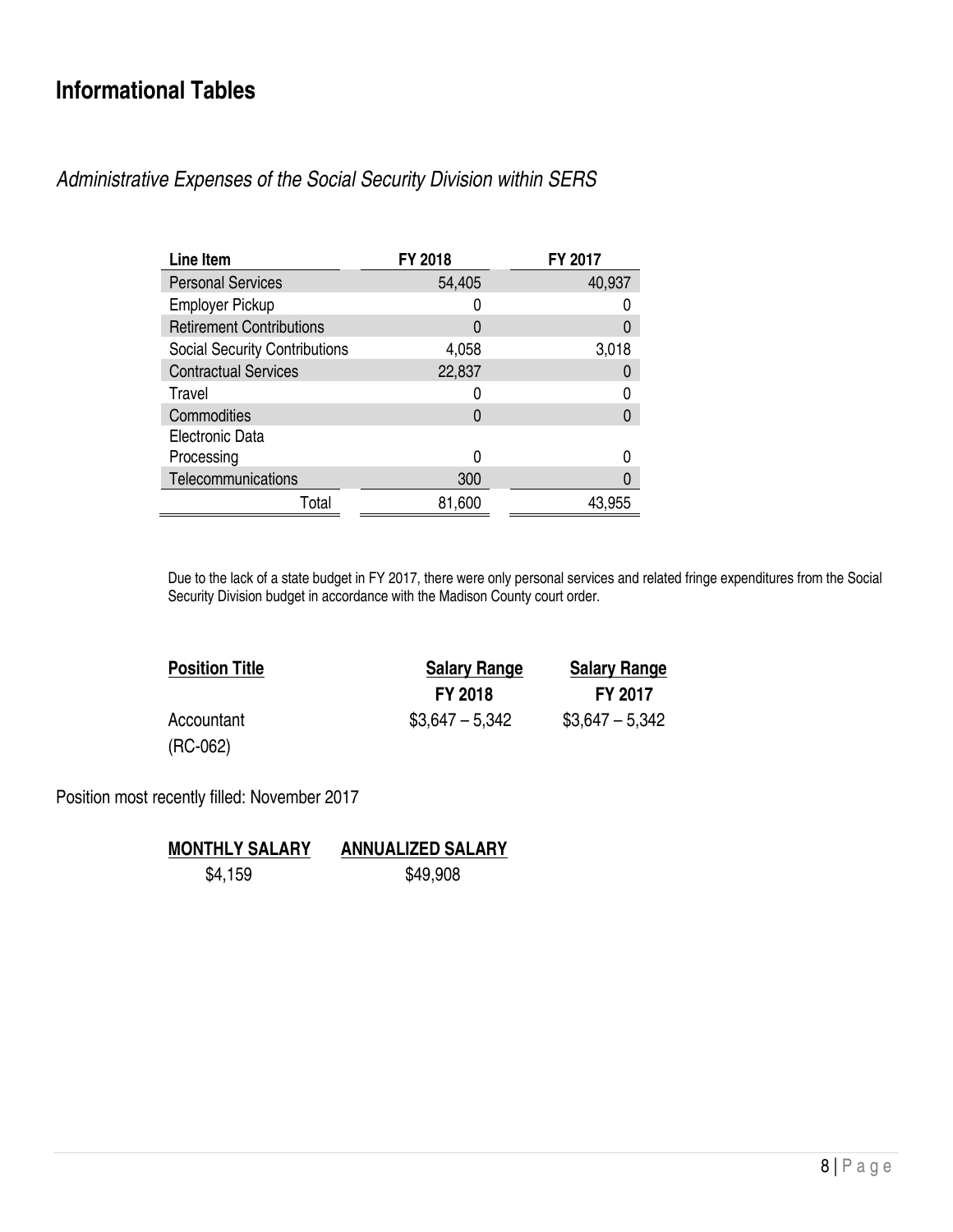# *Types of Entities Covered*

#### **Types of Governmental Units under**

| Social Security Coverage as of    | <b>Units with Absolute</b> | <b>Units in IMRF</b>  | <b>Total of All</b>  |
|-----------------------------------|----------------------------|-----------------------|----------------------|
| 12/31/2018                        | <b>Coverage Agreements</b> | <b>Coverage Group</b> | <b>Units Covered</b> |
| <b>AIRPORT AUTHORITIES</b>        | 3                          | 12                    | 15                   |
| <b>AMBULANCE SERVICES</b>         | 1                          | $\Omega$              |                      |
| <b>BD OF CEMETERY TRUSTS</b>      | 31                         | 18                    | 49                   |
| <b>CEMETERY ASSOCIATION</b>       | 1                          | 0                     |                      |
| <b>CEMETERY MAINT. DIST</b>       | $\overline{1}$             | $\mathbf{1}$          | $\overline{2}$       |
| <b>CITIES</b>                     | 43                         | 251                   | 294                  |
| <b>COMM BLDG FUND</b>             | $\overline{2}$             | $\overline{2}$        | 4                    |
| <b>CONSERVATION DISTRICTS</b>     | $\overline{2}$             | $\overline{7}$        | 9                    |
| <b>COUNTIES</b>                   | $\overline{0}$             | 101                   | 101                  |
| <b>DRAINAGE &amp; LEVEE DIST</b>  | 23                         | 2                     | 25                   |
| <b>DRAINAGE DISTRICTS</b>         | 6                          | $\mathbf{1}$          | $\overline{7}$       |
| <b>DRUG TASK FORCE</b>            | 0                          | $\mathbf{1}$          | 1                    |
| <b>EDUCATIONAL SERVICE CENTER</b> | $\mathbf{1}$               | 4                     | 5                    |
| <b>FIRE PROTECTION DIST</b>       | 16                         | 49                    | 65                   |
| FLOOD CONTROL DISTRICT            | $\mathbf{1}$               | $\Omega$              | 1                    |
| <b>FOREST PRESERVE DIST</b>       | 0                          | 10                    | 10                   |
| <b>GENERAL ASSISTANCE</b>         | $\mathbf{1}$               | $\overline{2}$        | 3                    |
| <b>GENERAL ASSISTANCE OFFICE</b>  | 1                          | 0                     | 1                    |
| <b>HEALTH</b>                     | $\mathbf{1}$               | $\mathbf{1}$          | $\overline{2}$       |
| <b>HOSPITAL DISTRICTS</b>         | 19                         | 11                    | 30                   |
| <b>HOUSING AUTH</b>               | 93                         | 8                     | 101                  |
| IL MUNICIPAL FUND                 | 0                          | $\mathbf{1}$          |                      |
| <b>ILLINOIS MEDICAL DISTRICT</b>  | 0                          | $\mathbf{1}$          |                      |
| <b>ILLINOIS MUNICIPAL FUND</b>    | 0                          | 3                     | 3                    |
| <b>INCORPORATED TOWN</b>          | $\overline{2}$             | $\overline{4}$        | $6\,$                |
| <b>INTER GOVERNMENTAL</b>         | 5                          | 43                    | 48                   |
| LAND CLEARANCE COMMISSION         | $\mathbf{1}$               | $\Omega$              | 1                    |
| <b>LIBRARY DISTRICTS</b>          | 37                         | 206                   | 243                  |
| <b>LIBRARY SYSTEMS</b>            | $\mathbf{1}$               | 16                    | 17                   |
| <b>METRO EXPOSITION AUTH</b>      | 5                          | 1                     | 6                    |
| <b>MOBIL TRAINING UNIT</b>        | $\mathbf{1}$               | 13                    | 14                   |
| MOSQUITO ABATEMENT DISTRICT       | 3                          | 7                     | 10                   |
| MULTI TWP ASSESSMENT              | 52                         | 14                    | 66                   |
| <b>PARK DISTRICTS</b>             | 34                         | 196                   | 230                  |
| POLICE COMM CENTER                | 1                          | $\overline{2}$        | $\mathfrak{B}$       |
| PUBLIC BUILDING COMMISSION        | 1                          | 6                     | $\overline{7}$       |
| <b>RECREATION ASSOC</b>           | $\mathbf 0$                | 12                    | 12                   |
| REGIONAL OFFICE OF ED             | 0                          | 31                    | 31                   |
| REGIONAL PLANNING COMMISSION      | 3                          | 1                     | 4                    |
| <b>REGIONAL PORT DISTRICT</b>     | 4                          | $\overline{2}$        | 6                    |
| REGIONAL VOCATIONAL CENTER        | $\pmb{0}$                  | 18                    | 18                   |
| REGIONAL VOCATIONAL SYSTEM        | 0                          | 32                    | 32                   |